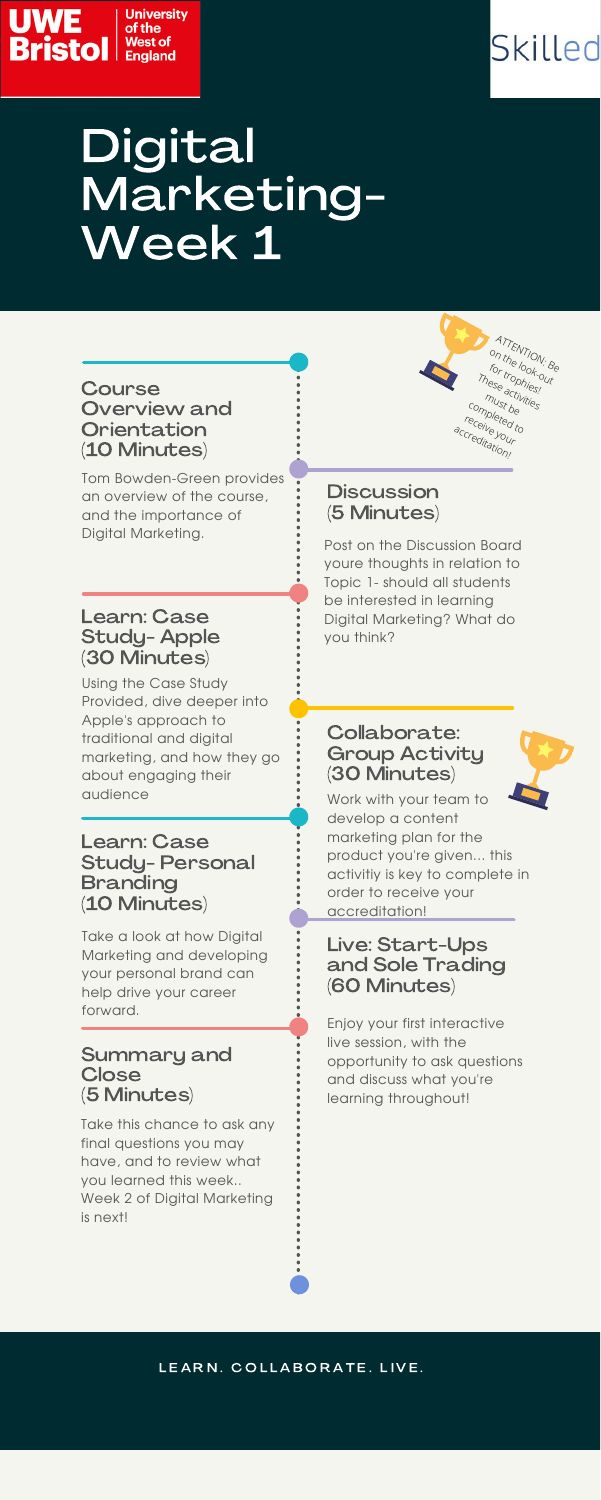



# Digital Marketing- Week 2

Missed some days last week? Don't panic! Week 1 will be recapped, with a look ahead to what you will learn this week.

One last chance to revisit all that has been learned on Digital Marketing, and to wrap everything up before moving on to Data Analytics in Week 3!

Write your own story following the briefs provided, and post it on your Linkedin.. then support your peers by interacting with theirs! You know what that trophy means, too, so pay close attention and give it your all!

### Learn: Story-Telling and Building a Brand (60 Minutes)

### Collaborate: Story-Telling in Action (45 Minutes)

Live: Content Marketing and Brand Engagement (60 Minutes)

Work through a series of texts and activities, diving deeper into how story-telling can help build your brand!



A live session looking at how real-world organisations drive engagement through content marketing.

#### Recap of Week 1 and Preparation for Week 2 (5 Minutes)

Summary and **Close** (5 Minutes)



#### L E A R N . C O L L A B O R A T E . L I V E .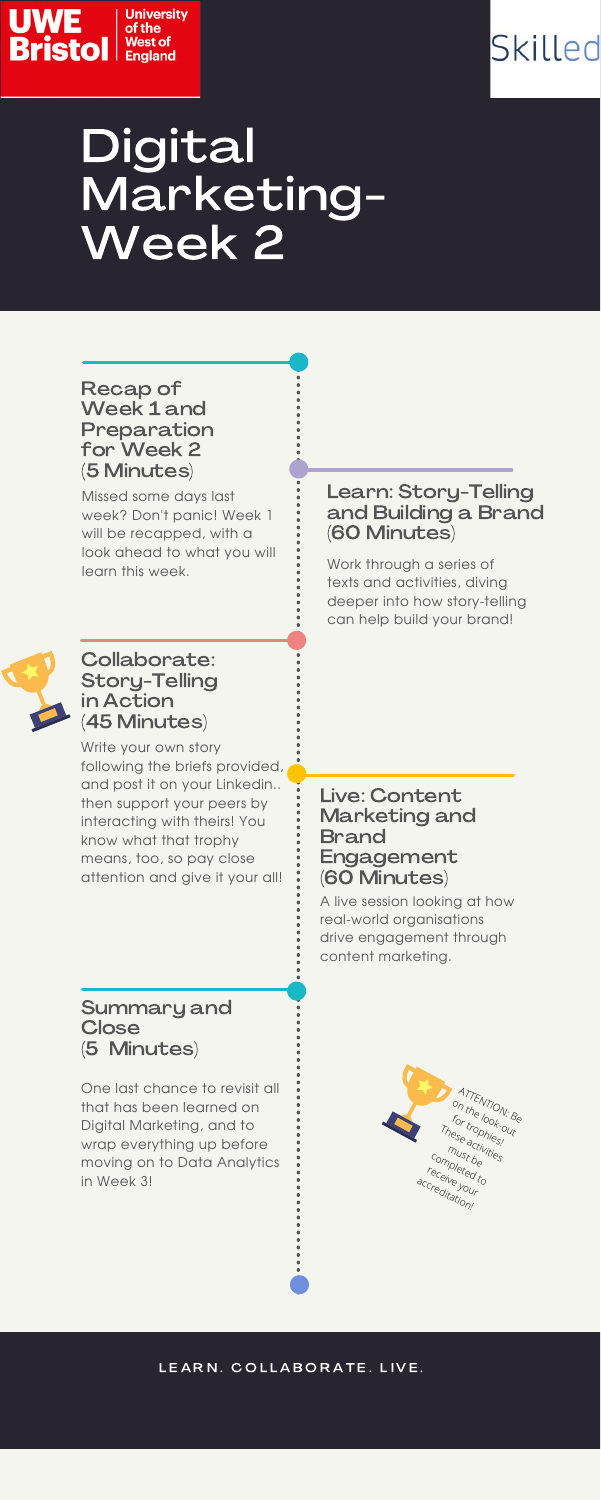# Data Analytics- Week 1

Professor Kamran Munir kicks proceedings off this week by explaining the importance of Data Analytics in the modern world.

Take a look at what Data Analytics may look like across a variety of different industries before a closer look at how Uber use Supply and Demand Gap Analytics.

## **Discussion** (5 Minutes)

This content will help famliarise yourself with some of the key concepts that underpin Data Analytics, and how they can be used in the workplace.

It's that time again already! Wrap up the week with some final thoughts and questions before preparing for Data Analytics Week 2!

Work with your team and  $\cdot$ use some of the data provided to show your skills as data-driven decision makers! Another chance to help secure yourself that

#### **Course** Overview and **Orientation** (5 Minutes)

#### Learn: Data Analytics in Action (30 Minutes)

## Collaborate: Group Activity (30 Minutes)

Another Discussion Board post starts off your involvement in Week 1 of Data Analytics, and asks the question: is data analytics something all students should look to learn at Undergraduate level?

Another interactive live session, covering some of the key points you need to know about starting your career at a Small or Medium-sized organisation.

#### LEARN. COLLABORATE. LIVE.

accreditation!

Learn: Case Study- Uber (30 Minutes)

#### Live: Small and **Medium** Enterprises (60 Minutes)

#### Summary and **Close** (5 Minutes)





ATTENTION: Be on the look-out

for trophies!<br>hese activities!<br>must be These activities!<br>must be activities<br>must be

completed to receive your accreditation!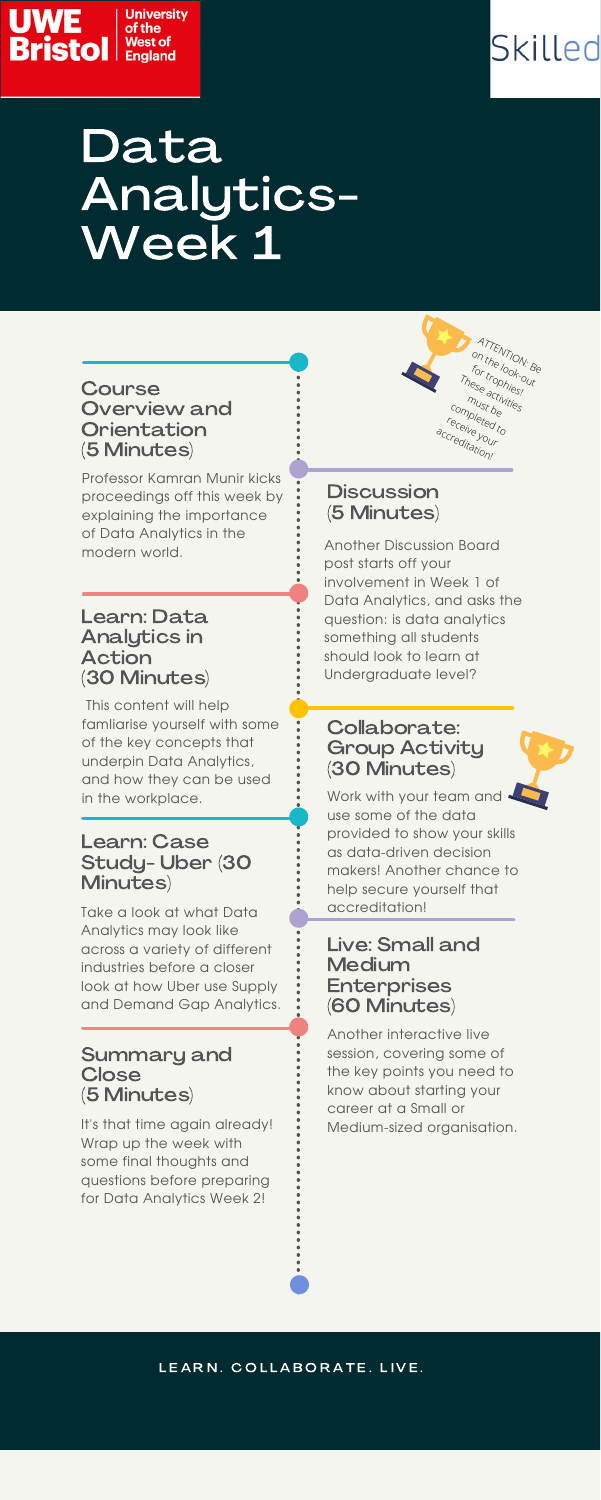



# Data Analytics- Week 2

Again- don't panic if you didn't quite catch everything last week! You can recap the content now, and take a look at what is to come this week.

Take a deep breath, sit back, and go over what you learned these last two weeks. Get any last thoughts out on paper, and get ready for your final two weeks!

#### LEARN. COLLABORATE. LIVE.

Work with your teams to put your Data Visualisation and Decision-Making Skills to the Test!

#### Learn: Hands-On Property Activity (60 Minutes)

Collaborate: **Group** Decision- Making Project (45 Minutes)

#### Live: Data Driven Decision-Making in Action (60 Minutes)

This week kicks off with a fun, interactive activity, utilising Google Sheets to delve into a variety of different Data Analytics techniques, put into context with examples from the property market.

This live session invites you to an in-depth look at how leading organisations solve problems and make decisions based on the data they gather

#### Recap and Forward Look (5 Minutes)

#### Summary and **Close** (5 Minutes)

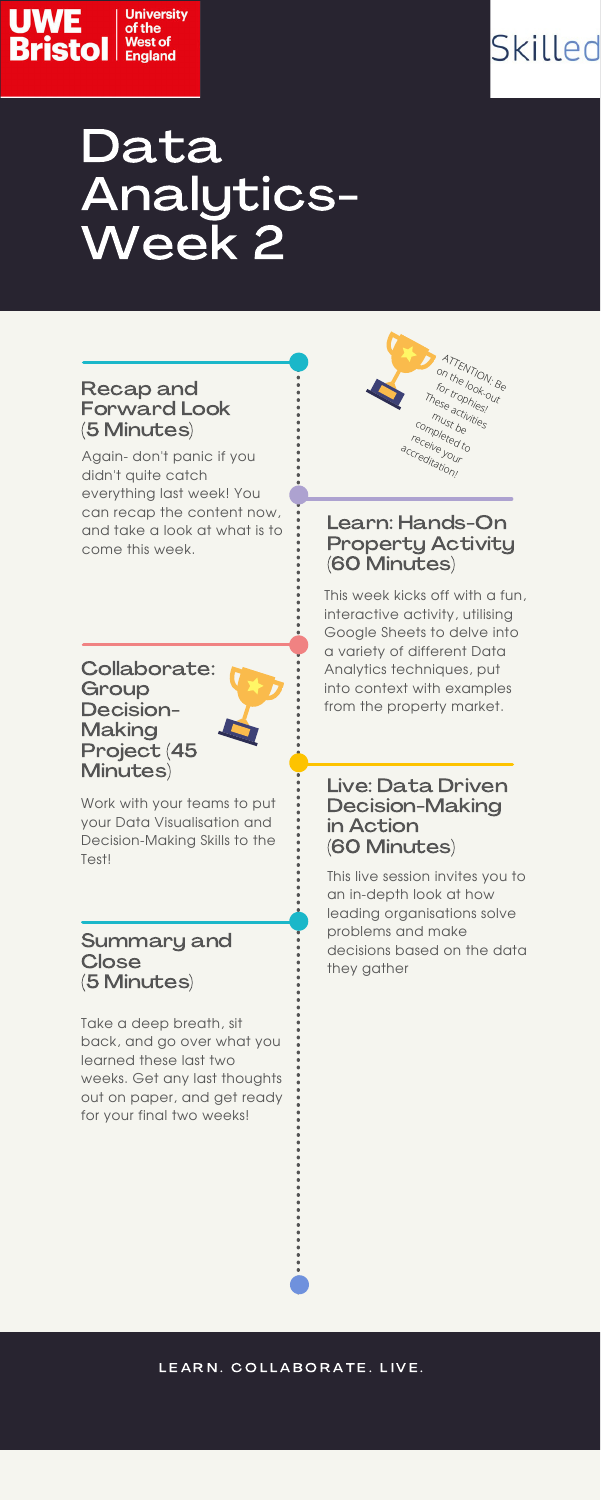# Artificial Intelligence- Week 1

Professor Kamran Munir is back, this time talking you through the role of Artificial Intelligence in all of our day lives.

Another chance to look deeper into AI in action.. this time in the form of autonomous vehicles!

### **Discussion** (5 Minutes)

It's time to take a look at the different types of Learning involved in AI- this section will cover both Supervised and Unsupervised Learning through a variety of different texts and videos.

This live session looks at starting your career at largescale organisations, and what this may entail.

#### **Course** Overview and **Orientation** (10 Minutes)

#### Learn: AI in Action! (40 Minutes)

# Quiz Time! (10 Minutes)

So, what of Artificial Intelligence? Should all students be learning about this topic? This is a chance to post your thoughts in the Discussion Boards!

Take a look at some of the wider socioeconomic implications of AI, as well as other potential issues and constraints.

This quiz will give you a chance to show what you learned so far about Artifical Intelligence. Be sure to give it your all, as this is another one of the key, accredited activties!

Learn: Case Study-Autonomous

#### Vehicles (30 Minutes)

#### Learn: Constraints of AI (30 Minutes)

#### Live: Large and **Multinational Organisations** (60 Minutes)

#### Summary and **Close** (5 Minutes)

A final look at the week's content before moving on to your final week!

#### LEARN. COLLABORATE. LIVE.





ATTENTION: Be on the look-out

for trophies!<br>hese activities!<br>must be These activities!<br>Must activities!<br>must be

completed to receive your accreditation!